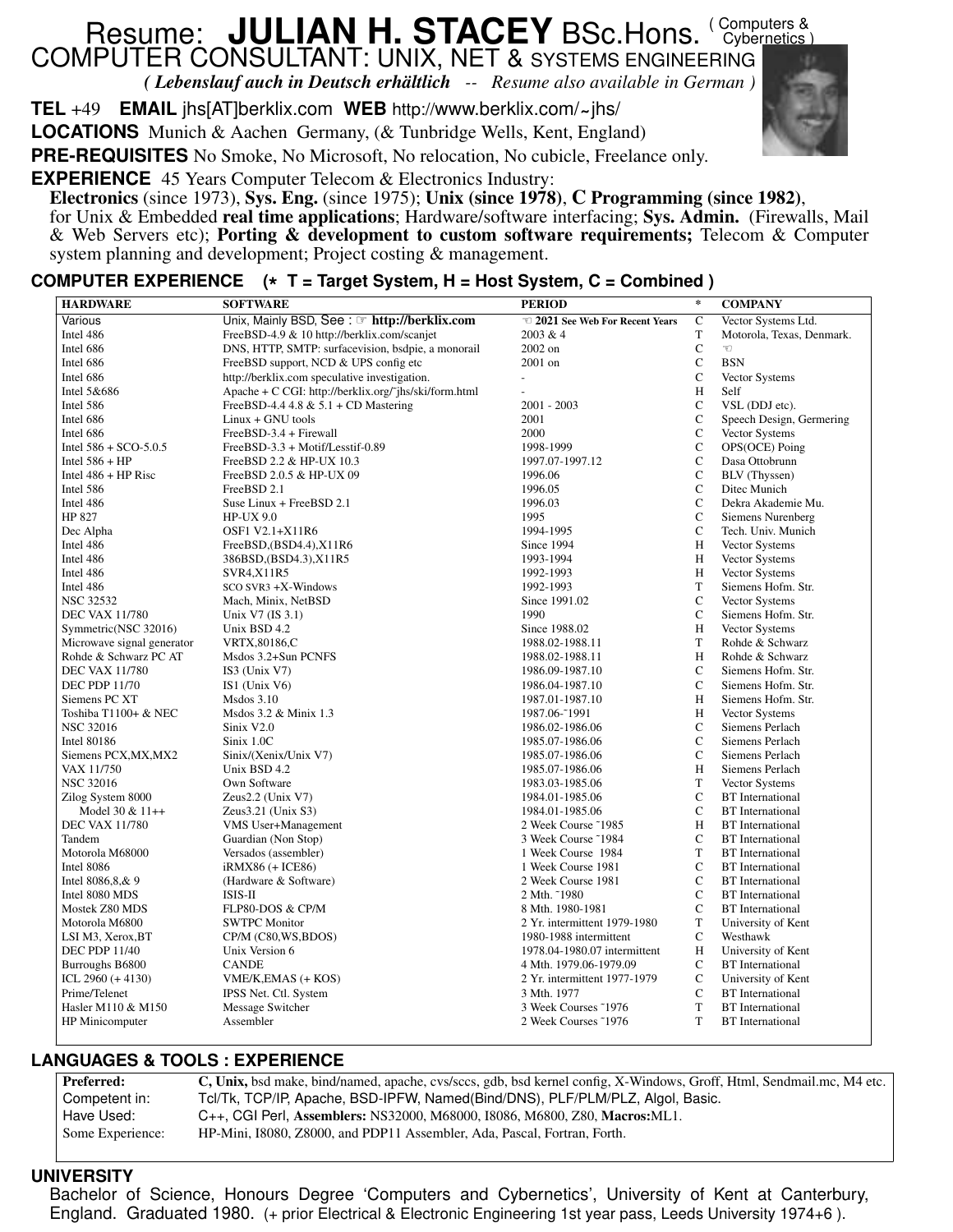| WORK EXPERIENCE (newest first, $\cdot$ = Own work, $\circ$ = Group project).                                                                                                                                                                                       |                   |
|--------------------------------------------------------------------------------------------------------------------------------------------------------------------------------------------------------------------------------------------------------------------|-------------------|
| TECHNICAL DIRECTOR : Vector Systems Ltd & http://www.berklix.com.                                                                                                                                                                                                  | 2001 - 2021       |
| • Project budget negotiation, Team recruitment & management, Development & support, Prosecution of                                                                                                                                                                 |                   |
| debtors, Corporation Tax etc. Confidential. List skills needed, I'll tell you Yes or No & where [else] to ask.                                                                                                                                                     |                   |
| <b>SCANJET FreeBSD CONVERSIONS for Motorola &amp; others</b><br>• NT to FreeBSD conversions : Ref. www.berklix.com/scanjet/                                                                                                                                        |                   |
| <b>DEVELOPMENT for Vector Systems, Munich</b><br>• Bootable custom CDROM Mastering, FreeBSD 4.[3-5] based.                                                                                                                                                         | 2001              |
| Linux & GNU Tools etc for Speech Design, Munich                                                                                                                                                                                                                    | 2001              |
| • Linux [Debian + Suse] + GNU Tools<br>• Advice on Software Patents, FSF & BSD code embedding right etc.                                                                                                                                                           |                   |
| DEVELOPMENT for a customer of Vector Systems, Munich                                                                                                                                                                                                               | 2000              |
| • Internet planning for new empty site, inc. hardware ISP rack & cable provision, Internal, firewall, & web<br>external FreeBSD-3.4 servers. Implemented 3 server system, extending to 5 server inc. diskless<br>configuration.                                    |                   |
| <b>DEVELOPMENT For OCE Printing Systems, Poing</b>                                                                                                                                                                                                                 | 1998-1999         |
| • Development of C, X-Windows & Motif application, Target: Intel 586 + SCO-5.0.5 + Motif then Lesstif, Host:<br>FreeBSD-3.3 + Lesstif-0.89                                                                                                                         |                   |
| DEVELOPMENT For DASA / Deutsche Aerospace, Ottobrunn<br>ODevelopment of interface for Aircraft structural design. TCL/TK/Tix, C etc.                                                                                                                               | 1997.07-1997.12   |
| FILE SYSTEM Data Rescue Investigation: Rank Xerox, Berlin                                                                                                                                                                                                          | 1997.04           |
| <b>DEVELOPMENT For Vector Systems</b><br>• Development/ improvement: ISDN, TCP/IP etc.                                                                                                                                                                             | 1997.02-1997.03   |
| VT220 EMULATION & EDITOR : BLW (Thyssen)                                                                                                                                                                                                                           | 1996              |
| <b>WEB CONFERENCE PAGES: Ditec, Munich</b>                                                                                                                                                                                                                         | 1996.05           |
| • Page preparation: Data Warehousing Europe '96 conference, & RAID '96 conference.                                                                                                                                                                                 |                   |
| LECTURER : UNIX SYSTEM ADMIN.: Dekra Akademie, Munich                                                                                                                                                                                                              | 1996.03           |
| • Lectured for 2 weeks in German, to 17 people with individual PCs. Determined syllabus, inc. System 5 (<br>SVR4), Berkeley (BSD), Linux. Installed FreeBSD. Set & marked own exam.                                                                                |                   |
| WEB CONSULTANT: PRE- LAUNCH SUPPORT: Europe Online, Munich<br>• Pre launch support: Repaired World Wide Web ISMAP control files, & HTML links etc.                                                                                                                 | 1995.12           |
| <b>WEB TOOLS &amp; CONFIGURATION: Siemens, Nuremberg</b>                                                                                                                                                                                                           | 1995              |
| • Corrected web server configuration, wrote World Wide Web CGI test scripts, obtained Oracle database<br>interface tools, assessed CGI/ forms scripting macro tools.                                                                                               |                   |
| <b>CONSULTANCY (ANALYSIS): Customer of Vector Systems, Munich</b>                                                                                                                                                                                                  | 1995              |
| • Consolidation of inter- operability of networking components for future product.<br>• Prepared infrastructure for an Internet Web press presentation.                                                                                                            | 1995<br>1995      |
| Planned cheap Internet server to save a customer considerable money.                                                                                                                                                                                               |                   |
| X11R6 X-WINDOW SYSTEM PORTING: Munich Tech. Univ., CAD Dept.                                                                                                                                                                                                       | 1994-1995         |
| • Installation & support of X-Windows X11R6pl11, for DEC Alpha Computers                                                                                                                                                                                           | 1994              |
| • Porting various support programs such as CMU/Sup to Sequent.<br>DEVELOPMENT SYSTEM EXPANSION: Vector Systems                                                                                                                                                     | 1994<br>1993-1994 |
| • Support of large FreeBSD system. Contribution to source of FreeBSD project                                                                                                                                                                                       | 1993-1994         |
| • Development of gateway NetBSD system. Contribution to source of NetBSD project.                                                                                                                                                                                  | 1994              |
| • Various minor kernel modifications, (such as memory resizing, default parities etc)<br>• Porting various support programs such as CMU/Sup to PCS-Cadmus.                                                                                                         | 1993-1994         |
| • Porting Eprom burner driver to FreeBSD (Unix) (incomplete).                                                                                                                                                                                                      | 1993-1994<br>1994 |
| RUSSIAN X11 TOOLS DEVELOPMENT: Siemens, EWSD Hofmann Strasse                                                                                                                                                                                                       | 1992-1993         |
| • Development & Implementation of a 3 language Cyrillic/ German/ English screen/ Keyboard/ Laser printer<br>combination with X-Windows, for SCO, (& also Unix SVR4 & BSD). Inclusive of BDF to HP PCL5 Font<br>converter tool, Cyrillic & custom font manufacture. |                   |
| <b>DEVELOPMENT For Vector Systems</b>                                                                                                                                                                                                                              | 1991.01-1991.06   |
| • Building of a PC532 (25MHz NSC 32532 CPU, 32381 FPU, 32202 ICU, NetBSD (+ Minix 1.3/5 + Mach), 8                                                                                                                                                                 |                   |
| TTY, 8M 70nS RAM, SCSI 300M Disk). Development/ improvement: GCC, Gh/ Postscript, & other FSF<br>tools, Modem connection, SLIP TCP/IP + uucp/ email + slip, Nroff driver for HP3P laser etc.                                                                       |                   |
| REVERSE MACRO DEVELOPMENT Siemens, EWSD Hofmann Strasse, Munich                                                                                                                                                                                                    | 1990.01-1990.10   |
| • Customer specific data conversion (reverse macro) tool.                                                                                                                                                                                                          |                   |
| <b>DEVELOPMENT FOR Vector Systems</b>                                                                                                                                                                                                                              | 1989.02-1989.12   |
| • Unix/ Msdos Directory/ tree transfer coms. prog. in C. skips unchanged files, maintains datestamps, supports<br>inter computer pipes.                                                                                                                            |                   |

• Rescue tool for physically damaged floppy discs (written in **C** for Msdos and Unix).

#### **TANT: Rohde and Schwarz, Munich 1988.02-1988.02-1988.11**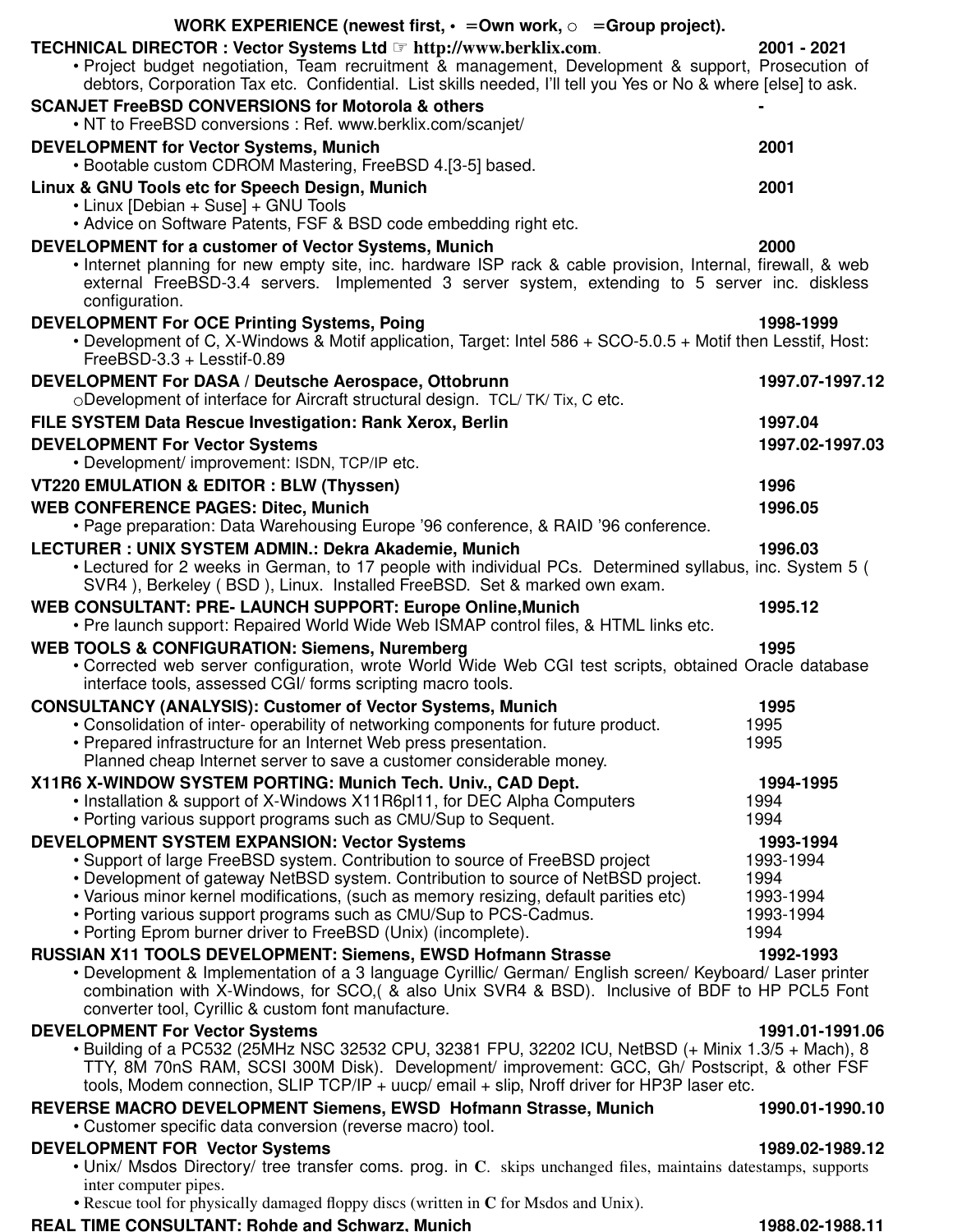Wrote self test software for 15 GHz microwave sweep generator/ sawtooth oscillator & analyser. Developed self test software working across 2 80286 processors via a VRTX real time kernel, using Microsoft **C** Version 4, Hitex ICE Emulator, Eprom'able code. Programmable adjustment of tunable filters & YIG/ YAG components to minimal/ maximal power consumption tests. Control & compensation of analogue/ digital interfaces. Run time evaluation of impedance networks using Kirchoff's laws. Model names SWM & ZAM. 1 Year project.

## **COMS. PACKAGE DEVELOPMENT: Siemens, EWSD Munich Hofmann Strasse**  $1986.09-1987.10$

• Designed and implemented an overlay package to add task interleaving and multiple priority facilities to existing VAX Unix V7 'FTSinix' to BS2000 (IBM) file transfer program. Implemented with German functionality, and documentation.

- Ported package above to also run on a PDP 11/70 running Unix Version 6, with RJE (Remote Job Entry).
- Development study for control system for telephone exchange development documentation dept.

## **CONSULTANT: Siemens Perlach Munich, Sinix Development Dept., Unix Release Engineer** 1985.07-1986.06

- **Production & automation of Unix** Sinix Software for 8 European languages & 2 CPU families (NSC-32x32 & I-80x86): developed & documented tools; cooperated with source code control personnel; produced earliest languages; trained personnel, guided & supervised personnel for later language production.
- Developed parallel multiple language simultaneous compilation capability.
- Top Makefile written to compile Sinix & all packages in 1 language. Shell to produce 7 sequential multiple language versions of Sinix through a weekend.
- **C** compiler & Yacc improved, to select correct language library.
- Wrote Makefiles for libraries, delivery tree production, etc.
- Improved & extended countless existing Makefiles.
- Produced a standard Siemens style product floppy, to convert a Sinix system to a Sinix production/(compilation) system.
- Wrote program to check & duplicate product floppies.
- Specified & supervised a production support program. (A Zilog style `upkeep´).
- Made floppy production tools faster & network independent.
- Production logins secured.
- Documentation of automation work and recommendations for future work.

## **BRIGHTER TELECOM INTERNATION INTERNATION INTERNATIONALLY INTERNATION IN EXECUTIVE ENGINEER, British Telecom International, London, England 1980.07-1985.06**

- **Unix System Administrator** + Computer Centre & Network Support: Assessed, purchased & installed hardware & software packages, Established automatic system integrity and user data security package & procedures. Optimised system configurations (disk layouts & networks). Provided user technical support. Managed Ethernet + associated peripherals + technicians. Installed operating system & package upgrades. Interfaced computer systems and peripherals. Supervised student projects.
- Manned BT International Exchange during service crisis. (Using PTT 3.4 KHz \* 12 \* 5 \* 13˜15 Frequency modulation system, including upper/ lower sideband, pilot levels, carrier regeneration etc).
- Installed Unix C to Z80 Cross Compiler, developed stack frame compatible IO routines, + down loader for target Z80. Beta testing of replacement compiler. Developed base for a table controlled terminal emulator.
- Unix Administrator: developed system, trained colleagues & successor.
- Specified 70 Screen 2 Gbyte high reliability database.
- Designed and implemented hardware and software for a Z80 SIO device driver on a Mostek micro development system (in Z80 Assembler for MK3884-7).
- Automated calculation of (a) noise, and (b) pulse voltages, induced in many miles of telecommunications lines from vaguely adjacent (a) electricity power supply grid during short circuit surges, and (b) railway lines with train power pickup conductors sparking; to evaluate EMI, with respect to (a) requirements for gas discharge tubes for human protection, (b) noise induced affecting signal/ noise ratio. (Program written in Algol).

## **OUTERSITY PROJECTS Canterbury, Kent, England 1977.10-1980.06** 1977.10-1980.06

• Designed, built & tested plotter/ printer mechanics, power electronics, & software (in PLF, like PL/M).  $\circ$ Implemented parallel & serial port interrupt components for a floppy disk file system (in PLF for M-6800). Developed multi input data logging micro system (in PLF for M-6800).

• Wrote multiple function plotting program, with automatic floating point self scaler and offset (in Basic).

## **BRIGHT AND TELECOM INTERNATION INTERNATION INTERNATIONS IN EXTENCING THE ENGINEER, BRITT ASSISTANT EXECUTIVE ENGINEER, British Telecom International, London, England 1975.02-1977.09**

- oInternational Packet Switching System: profitability costing, systems planning, installation, configuration, testing, linking to American Telenet System. 'Prime' computer hardware.
- Time Multiplexed 50 Kbit/s Satellite Link: Experimental viability testing of Canadian Link, Cascaded multiplexers ( { 50 Kbit/s > 24 \* 2.4 Kbit/s } + { 2.4 Kbit/s > 50, 100, 110, 200 & 300 bit/s} ). Testing experimental FIFO buffer to compensate for varying satellite propagation loop delay (due to both shorter term atmospheric perturbations & longer term satellite path drift).
- Testing of experimental 50Kbit/s time multiplexed satellite connection to Italy. via COMSAT SPADE. (COMSAT = **Com**munications **Sat**ellite Corporation, USA; SPADE = **S**ingle channel per carrier, **P**ulse code modulated, multiple **A**ccess, **D**emand assigned, **E**quipment).

Implementation planning 4.8 Kbit/s commercial time multiplexed service to Canada.

- Designed & produced extra PCBs for Hasler M150 telegraph message switcher.
- Costed and designed a telegraph speed and code converter. 5/7 Unit, 50/2400 baud etc.

## **TEST TECHNICIAN,** Time Electronics & Feedback Instruments, **Kent, England 1974.08-1975.01 1974.08-1975.01**

**VARIOUS OTHER COMPUTER EXPERIENCE**

• Oxygen analyser and extremely high precision voltmeter.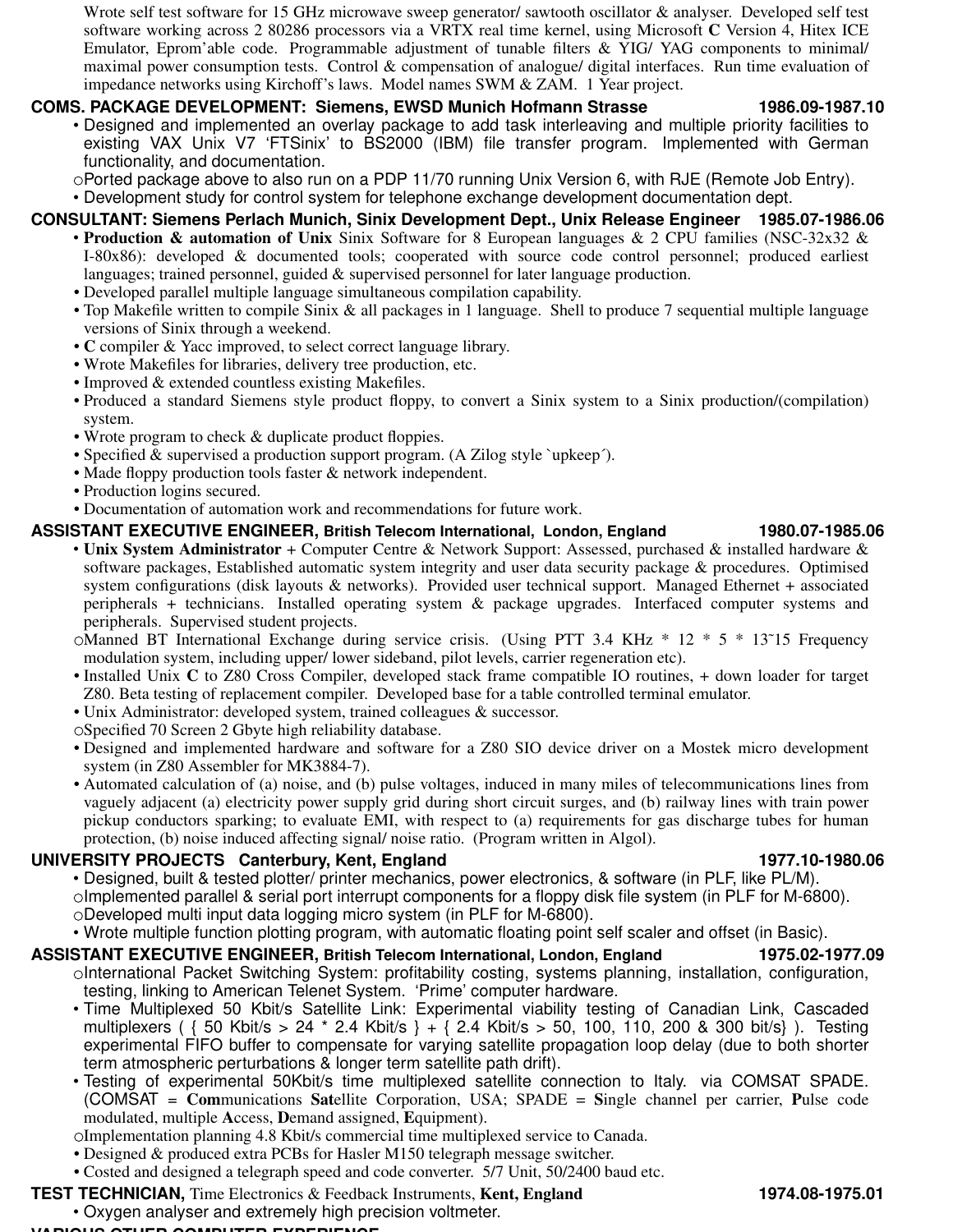| • Lecturer for Faraday (Electrical & Electronic Engineers) e.V. www.berklix.com/free/talk/   | 2007 & 2013   |  |
|----------------------------------------------------------------------------------------------|---------------|--|
| • Organiser SFD Software Freedom Day www.berklix.org/sfd/                                    | 2010 & 2011   |  |
| • Exhibitor of BSD Systems @ Vintage Computer Fest Europe (www.vcfe.org).                    | 2000-2005 etc |  |
| • Supported Munich Council's dumping Microsoft for Linux www.berklix.com/"jhs/stadtmuenchen/ | 2003          |  |
| • Stand Organiser for BSD- Unix @ Linux Park, Systems Exhibition                             | 2001          |  |
| • Co Founder of BIM (www.berklix.org/bim/) & MECC (www.berklix.org/mecc/)                    | 1999 on       |  |
| BIM= Berkeley In Munich MECC= Munich Electronic & Computer Consultants                       |               |  |
| • System Administrator for BIM: Berkeley in Munich (www.berklix.org/bim/)                    | 1999 on       |  |
| • Code contributor to FreeBSD (www.berklix.com/"jhs/src/)                                    | 1994 on       |  |
| Src/ diffs + ports/ Hylafax, Exmh, Estic ports wrappers etc.                                 |               |  |
| • Member of the XFree86-3.0D beta test team.                                                 | 1994          |  |
| • Ported: Minix 1.2 to Toshiba T1100+, modified: driver for higher density Floppies.         |               |  |
| OWrote Unix style overlay for Msdos.                                                         |               |  |
| • Started English Firm, recruited & managed other programmers. "                             |               |  |
| oPrepared business plan to found a company in UK designing Unix computers.                   |               |  |
| • Designed and built hardware & software for an NSC 32016 16/32 bit system                   |               |  |

**NATIONALITY** British (& both parents); Security cleared by Royal Air Force Volunteer Reserve & British Telecom)

**SECURITY** I've never been near political or religious extremism; I abhor drugs  $\&$  never touched them; No police record. Alcohol only in moderation, Never any driving & not till after work. No epilleptic or similar machine control risk liability. Not colour blind (eg re. wiring & resistor codes & reaction buttons).

## **PERSONALITY**

I enjoy computer development (soft & hardware), & participate in public source projects, eg www.freebsd.org etc. I do not touch Microsoft or games. Organiser for various groups www.berklix.org Berklix (& Ex GEA: German English Association) Beer Gardeners weekly, wind surfing, ski, bike & hiking trips, barbecues, firework displays, elections, web & mail lists. Support democracy, (I ran & enforced clean elections for UKC/SU & GEA; urged elections for FreeBSD core (later accepted); complained to British Consul re. 2009 Munich mass EU election registration failure, & promoted registration for 2014 election).

| <b>NON- SMOKER</b>   | I require smoke free offices. I declined to renew a contract in a smoked office.                                                                                                                                                            |  |
|----------------------|---------------------------------------------------------------------------------------------------------------------------------------------------------------------------------------------------------------------------------------------|--|
| <b>LANGUAGES</b>     | <b>Native English, Fluent German</b> (I happily negotiate $\&$ win legal contract terms, but my<br>grammar is poor, esp. written). I can read French (but rusty), I understand a reasonable<br>amount of French if spoken slowly & clearly. |  |
| <b>CAR DRIVER</b>    | Estate Car (Station Wagon) in Munich, German licence issued, UK licence issued 1974                                                                                                                                                         |  |
| <b>PERMITS</b>       | Unlimited German residence permit ( $\&$ still so post Brexit). Registered at Munich tax office.                                                                                                                                            |  |
| <b>OWN RESOURCES</b> |                                                                                                                                                                                                                                             |  |

Equipped to work in my office, your office, & remote via Internet :

- **Internet Connectivity:** DSL 16Mb/s flat rate connection. 2 Firewall Gateways, Multiple mirrored permanently connected (24/7) Internet servers at 2 remote sites. 5+ domains.
- **Computers: approx.20+ Unix Systems inc. : FreeBSD & Ex NetBSD:** NSC 32532; **2 UPSs** (Uninterruptible Power Supply) secure power for gateways, internal servers, fallback PBX, fax etc. 2 PBXs, multiple switches/hubs (fallback reserve).
- **Test Gear:** Logic Analyser, Oscilloscope, DVMs, Eprom eraser & programmer.

## **STANDARD & PROPRIETARY SOFTWARE PACKAGES AVAILABLE**

My own bootable encrypted USB stick, (& prior CDROM)self mastered with FreeBSD (www.freebsd.org), is available to embed customer products on, with X-Windows, and any of 24064 (@ 2014-10-02) BSD, & other packages available, plus customisation, compilation, installation, configuration, & support. DSL + ISDN Auto answer+ dial- on- demand+ timeout, & Firewall, Web HTTP, FTP, SMTP via UUCP, PPP, IMAP, Popmail, Email to fax servers. Custom packages: Cyrillic/ Chinese/ German/ English X-Windows + keyboard + printer environment; Screen & printer BDF/ PCL font conversion tools etc **Sources:** BSD automaticly updated via net. CVS).

## **PRODUCTS & DEVELOPMENTS: Web, Internet, X-Windows, Unix Servers.**

In addition to Internet Unix & FreeBSD X-Windows, Firewall, Server & Workstation systems; Support, custom development and tools for various other systems is also available.

## **TYPESETTING of this resume)**

This resume was prepared using a self developed WYSIWYG mechanism (vi make groff ghostview, + automatic Sigusr1 signal) plus an English/ German language filter,+Groff, & Ghostview (Postscript previewer) using X-Windows & FreeBSD (Unix) Optimal Format: A4 paper with Postscript, PCL or BJC. Asćii Format OK, HTML format poòr (baćk end tool). (The WYSIWYG mechanism is also available for Chimera (a web browser), & Xfig (a figure generator), & is extensible.

**NEWEST VERSION:** ☞ **http://www.berklix.com/ jhs/cv/** + Company projects ☞ **http://www.berklix.com ST VERSION.** Solup://www.berkiix.com/~jns/cv/ + Company projects Solutp://www.berkiix.com<br>In English & German. : PDF, Postscript, Plain Text, HTML, (No MS Word, monopolist proprietary non standard). **See Pages 5 & 6 for Annexes:**

**Limited Driver&Kernel Exposure+Management & Organisational Experience + Agents & Recruiters Notes**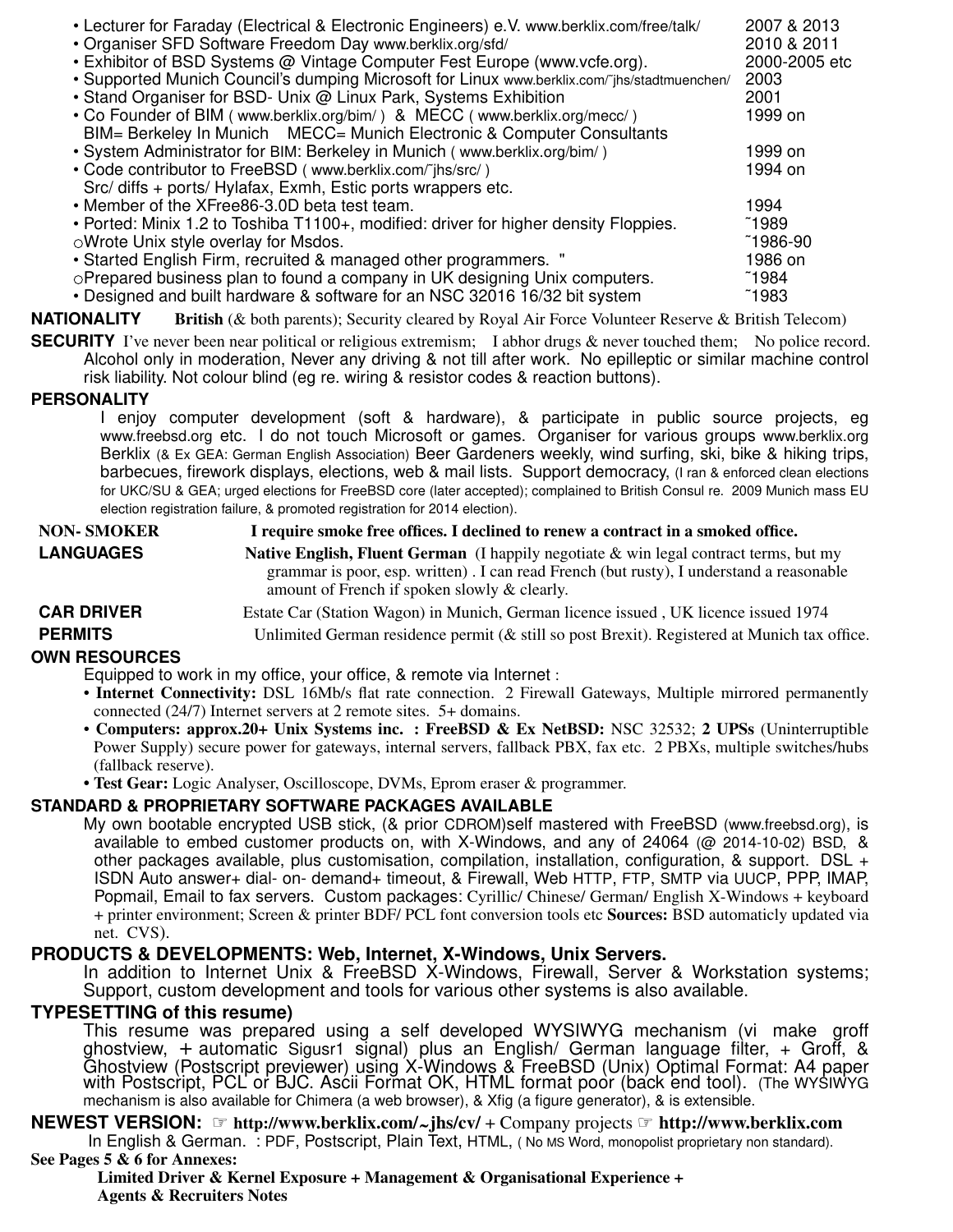**Page 5 : Limited Driver & Kernel Exposure** (Beyond { Unix since 1978 + C since ~'81 + BSD since UCB 4.2 + FreeBSD patch-set contributor before FreeBSD adopted versions numbers, eg inc. 386BSD) } )

- 6800 parallel port relay & stepper motor control, designed developed built tested & documented hardware & software.
- Wrote Z80 embedded sio driver (interrupt with watchdog polling);
- Hardware & software design & build of an NSC 32016 prototype microcomputer inc. monitor in  $C$  + hand assembly of test loop, tested with logic analyser; (followed by work toward building a product & company).
- Read parts of Lions' book & bits of code on Version 6 Unix (Around '82). https://en.wikipedia.org/wiki/Lions%27 Commentary on UNIX 6th Edition, with Source O
- Enhanced Minix floppy driver to double the capacity;
- Searched for tape driver bug on Symmetric 375 (BSD 4.2) (but link-able kernel modules had other bugs, so wrote recovery program instead).
- Run time init for VRTX RTOS devices,
- Looked in FreeBSD kernel re 16M bounce buffers & cache etc.
- Rolled custom kernel FreeBSD configs for decades,
- Looked for clues to failure & chip-sets etc in FreeBSD drivers (last urtwn, re. heat, still pending).
- 3 of Addison Wesley series "Design & Implementation of \*BSD.." on the shelf.
- Nothing big yet, always something else more urgent to fix or develop, but interested to do more.

## **Page 5 : Management & Organisational Experience**

Liason operational & projects departments & suppliers, BTI london.

- Chaired Student Union Elections Committee: Managed election of ˜2,500. chaired unruly meeting of many hundreds, after previous 2 chairs no confidenced.
- Business plan & Venture Capital seeking, Canterbury (NSC 32016).
- Team of 2: assessing & specifying 1 million pound database (1983 prices).
- Responsible for DP esp. Unix services to 30 developers, BTI London.

Managing 2 technicians for BTI, London.

- Supervision of student project, BTI, London.
- Responsible for Siemens 7 language 2 CPU architecture production.

Created Vector Systems Ltd, sought & found work for associates.

Organised countless ski trips for up to 38 people in 13 cars.

Recruited & installed programmer for VSL on 3 Siemens developments.

Recruited & flew over kernel programmer to present to Siemens.

Landlord of 2 UK rental properties ... tenant relationships.

Sys. eng. requirements: design, budget, lethal floor loading alert.

Lecturing in German (& controlling some !) & examining for Dekra.

er for elections & firework launch teams of sports & social club.

Organised organisers of ski trips & beer garden trips.

Created & run many mail lists on http://berklix.org

Host other peoples domains & lists on Berklix servers.

Created & organised http://berklix.org/bim/ & http://berklix.org/mecc/

Organised BIM exhibition manning for Elektronik Boerse & Systems Expo.

Team assembly, management, & use of lawyer to sue debtor.

Recruited team of speakers for http://berklix.com/free/talk/

Management of Vector Systems Ltd, UK, inc. company tax etc.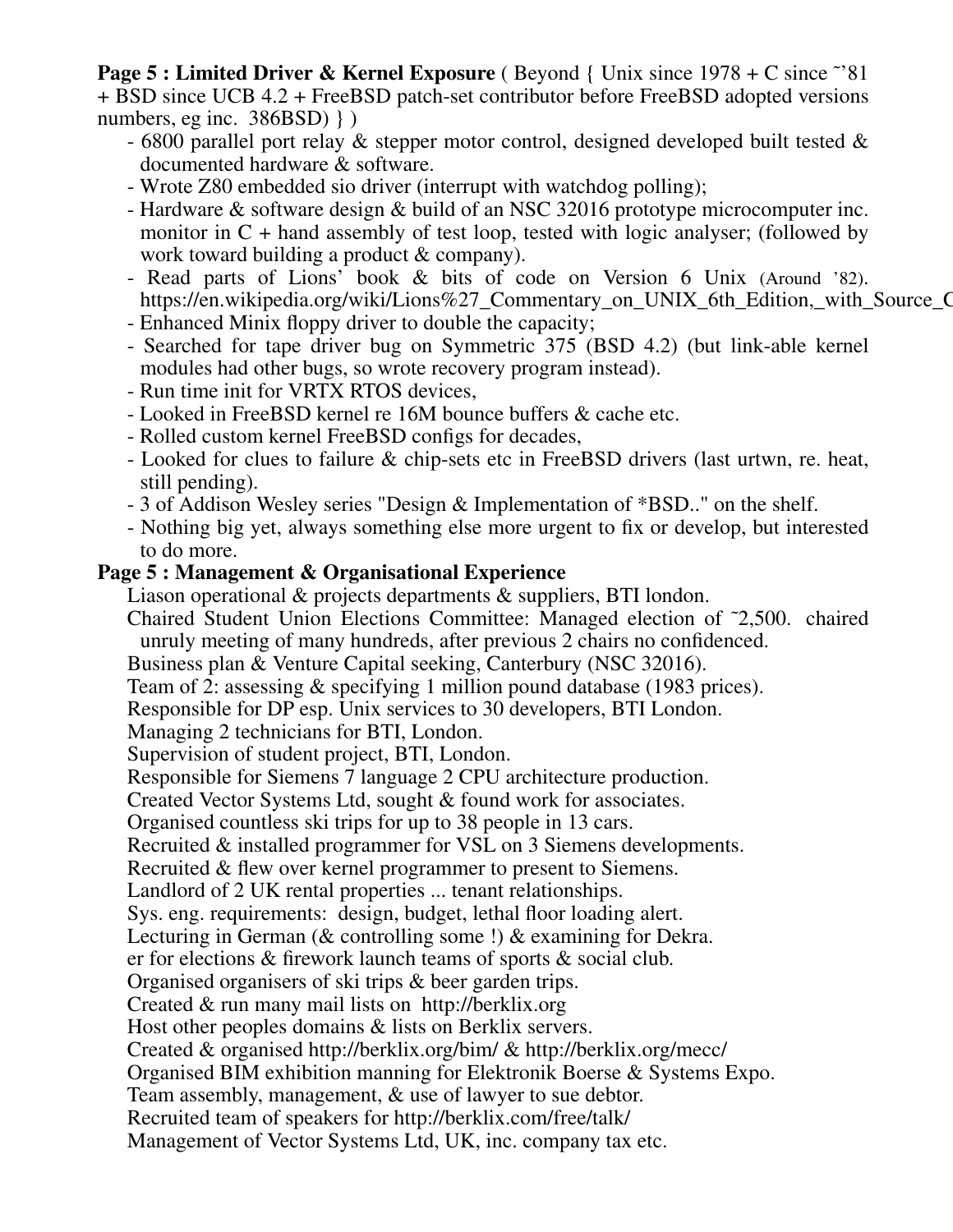#### **Page 6 : MONEY, CONTRACT TERMS, & AGENTS & RECRUITERS: German / Deutsch & French / Francais @ http://www.berklix.org/trans/ Contract Terms: Preamble**

- That the employer (or agent) will pay the contractor does Not entitle the employer or agent to offer one sided contract terms.
- The contractor will not be forced into a defensive position of arguing against a Client's initial sometimes predatory clauses, sometimes argued as supposedly 'standard' (from employers one sided view).
- A reasonable balanced contract is easy for Both sides to sign. Agressive one sided contracts are rejected  $\&$ business does not start.
- Contractor is just as free to reject Client's terms & job, as Client is also equally free to reject Contractor's terms & services.
- Don't waste time offering one sided contracts.
- I have frequently rejected contracts with un-balanced terms.
- I'm a professional, contracting & negotiating 35+ years since 1985.
- Contracts must be balanced for both sides, else Not signed & no work starts. The money & the work are of equal value, else the price would rise, Both contractural partners are Equal in negotiation, neither has the right to shove their draft contract on the other.
- Employer or agent contract terms if received are treated merely as a first suggestion for consideration, equally if contractor offers employer or agnet contract terms, treat them the same.
- Both sides should offer reasonable terms for quick acceptance, not one sided terms that foolishly delay or prevent business.
- Technical project managers (usualy employees) often don't realise when they let their company lawyer provide a contract unchecked, such contracts often seeks to prove lawyer's worth to the employer, by over- securing employer's interest at the expense of the contractor; that agression delays or kills business when sensible contractors then reject un-balanced terms.
- Project manager should, (though they don't always) skim any such "standard" contract their lawyer provides, with the eyes of a contractor, to check its roughly balanced, before sending it to the contractor, so avoid wasted time when it's rejected.
- As a professional engineer with decades of experience, I'm aware of many agent ploys that delay & deter business agreements, often such foolishness is tried by young recruiters with far less experience, who haven't yet moved on, & haven't yet learnt: Don't be too agressive, don't waste our time, annoy, & promote dis-trust, as it Stops business contracts.